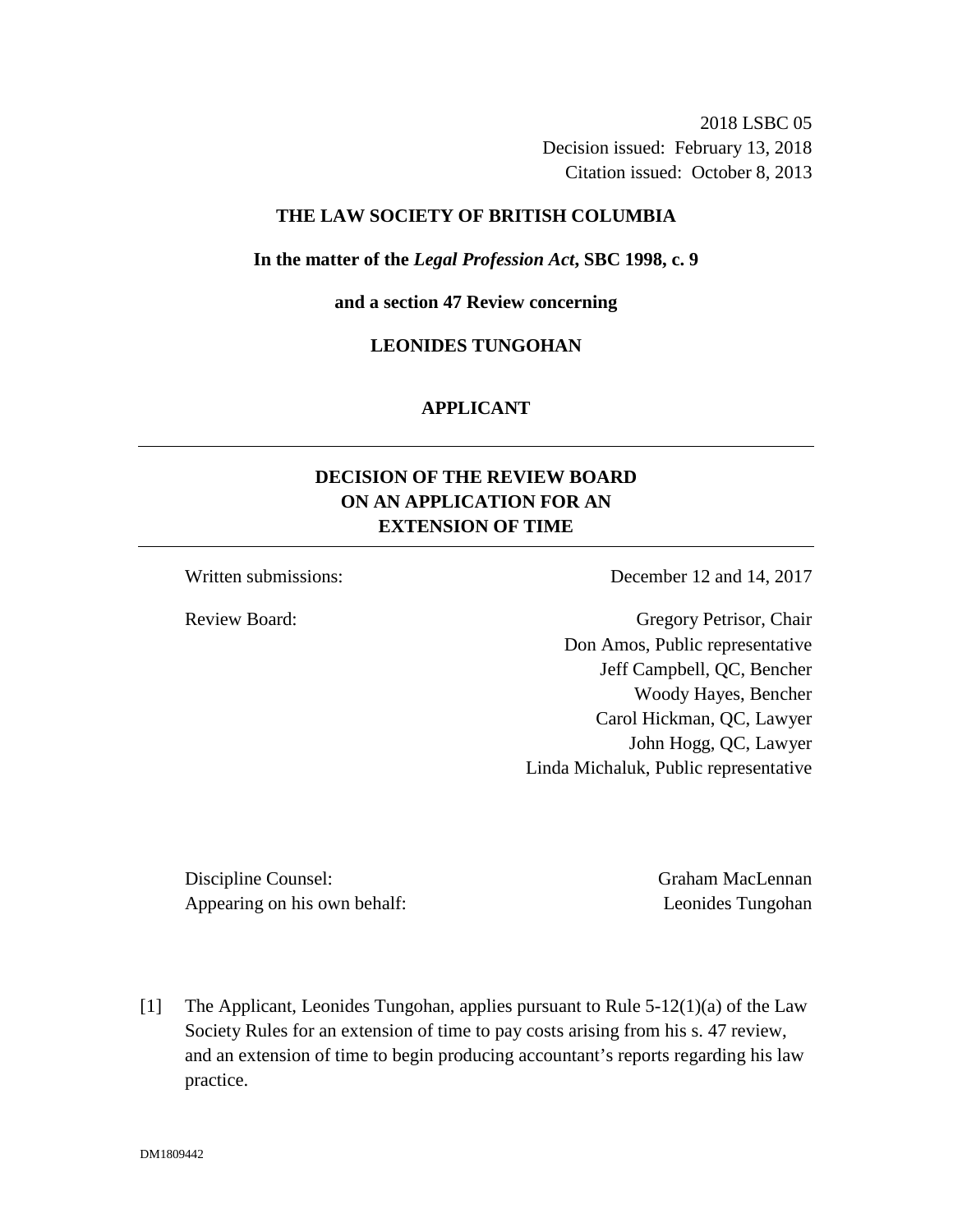- [2] On June 5, 2015, a hearing panel found the Applicant committed professional misconduct in his billing practices and trust accounting. He was ordered to pay a fine of \$3,000 and to pay \$29,200 in costs. He was also ordered to produce accountant's reports to the Law Society (by an accountant approved of by the Law Society) on a quarterly basis until relieved of the condition by the Practice Standards Committee. The order with respect to accountant's reports was based on the concern expressed by the hearing panel that the Respondent did not appreciate his obligations pursuant to Law Society accounting rules: *Law Society of BC v. Tungohan*, 2015 LSBC 26 at paras. 10 through 12.
- [3] The Applicant applied for a s. 47 review of the hearing panel's decision. While the s. 47 review was pending, the Applicant sought and was granted a stay of the penalty, including the requirement for the production of accounting reports: *Law Society of BC v. Tungohan*, 2015 LSBC 54.
- [4] In a decision dated December 12, 2016 (*Law Society of BC v. Tungohan,* 2016 LSBC 45), this Review Board upheld the decision of the hearing panel. The parties subsequently made submissions on the costs of the review hearing, and the Law Society sought clarification of the accounting report requirement. In particular, the Law Society sought clarification of the time period to be covered by the accountant's reports. On May 30, 2017, the Review Board made an order that the Applicant pay the review hearing costs in the amount of \$12,119.26 and directed that the accountant's reports cover the time period from the date of the Decision on Disciplinary Action (June 5, 2015): *Law Society of BC v. Tungohan*, 2017 LSBC 19. The first accountant's report was due within 30 days of that ruling.
- [5] On June 29, 2017 (the day the first accounting report was due), the Applicant submitted a request for "deferment of the enforcement of the decision" regarding the payment of the fine, costs and the accounting report. The basis for the request included that the Applicant had appealed the decisions of the Review Board. The request for deferment was referred to the Review Board as an application for an extension of time pursuant to 5-12(1) of the Law Society Rules. The Review Board held as follows in a decision issued August 30, 2017 (*Law Society of BC v. Tungohan,* 2017 LSBC 31, the "August decision") at paras. 16 and 17:

The Hearing Panel's decision to require accounting reports was based on its concern that the Applicant did not appreciate his obligations under the Law Society billing and trust accounting rules. The Panel considered that the public interest required regular review by an accountant. This Review Board also found that the public interest requires that the Applicant's billing practices be monitored.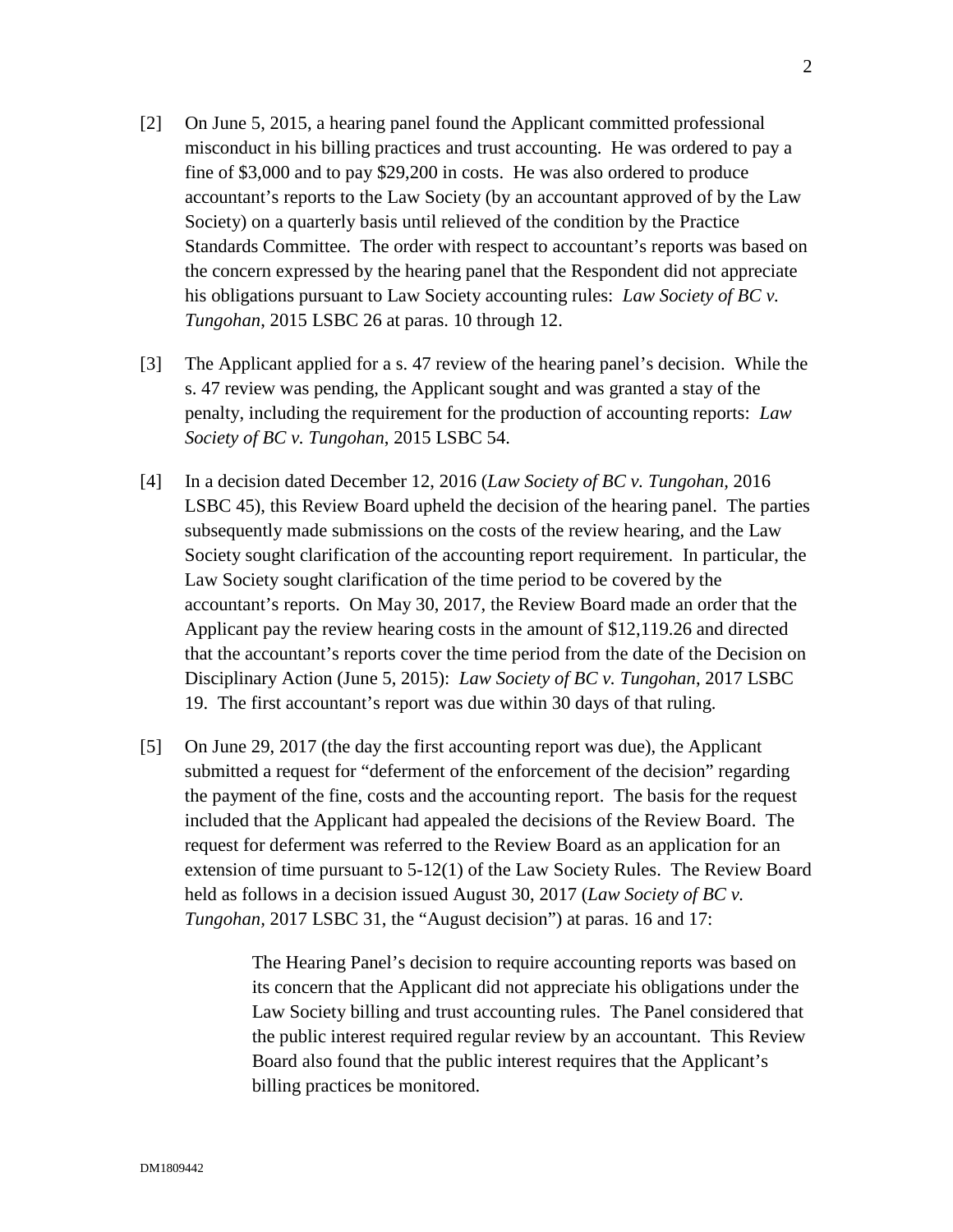The fact that the decisions have been appealed does not alleviate the concerns that have been expressed in these proceedings that oversight by an accountant is necessary. The request to defer the obligation to submit an accountant's report by an accountant approved of by the Law Society is dismissed.

- [6] In that decision, we stated that, if an accountant's report had not already been submitted, it was overdue and must be submitted forthwith. The time period for payment of the fine and costs order arising from the s. 47 review was extended until December 12, 2017, by which time it was anticipated by the parties that the appeal of the s. 47 review decision would be heard.
- [7] We are advised by the Applicant in his submissions that he has filed two separate appeals in the Court of Appeal:
	- (a) the first, in respect of the Review Board's decision upholding the hearing panel's decision in respect of the fine and costs of the discipline hearing; and
	- (b) the second, in respect of the Review Board's decision respecting clarification of the time period to be covered by the accountant's reports and the costs of the review.
- [8] The Applicant's first appeal was heard in November, 2017. On November 24, 2017, the Court of Appeal allowed the Applicant's appeal to the extent of remitting to the Review Board for reconsideration the issue of the costs order arising from the discipline hearing.
- [9] We are advised by the Law Society in its submissions that the second appeal has not yet been set for hearing.
- [10] The Applicant has now paid the \$3,000 fine imposed by the hearing panel.
- [11] The Applicant submits that the time for payment of costs of the review should be extended because his appeal of that decision remains pending. He submits that his arguments and the issues to be decided by the Court of Appeal in respect of the costs of the review are similar to the arguments and issues before the Court of Appeal in relation to the costs of the discipline hearing, and the first appeal was successful, at least to the extent of remitting the issue of costs for reconsideration.
- [12] The Applicant further submits that he should be given an extension of time to begin providing accountant's reports. He submits that the requirement for him to begin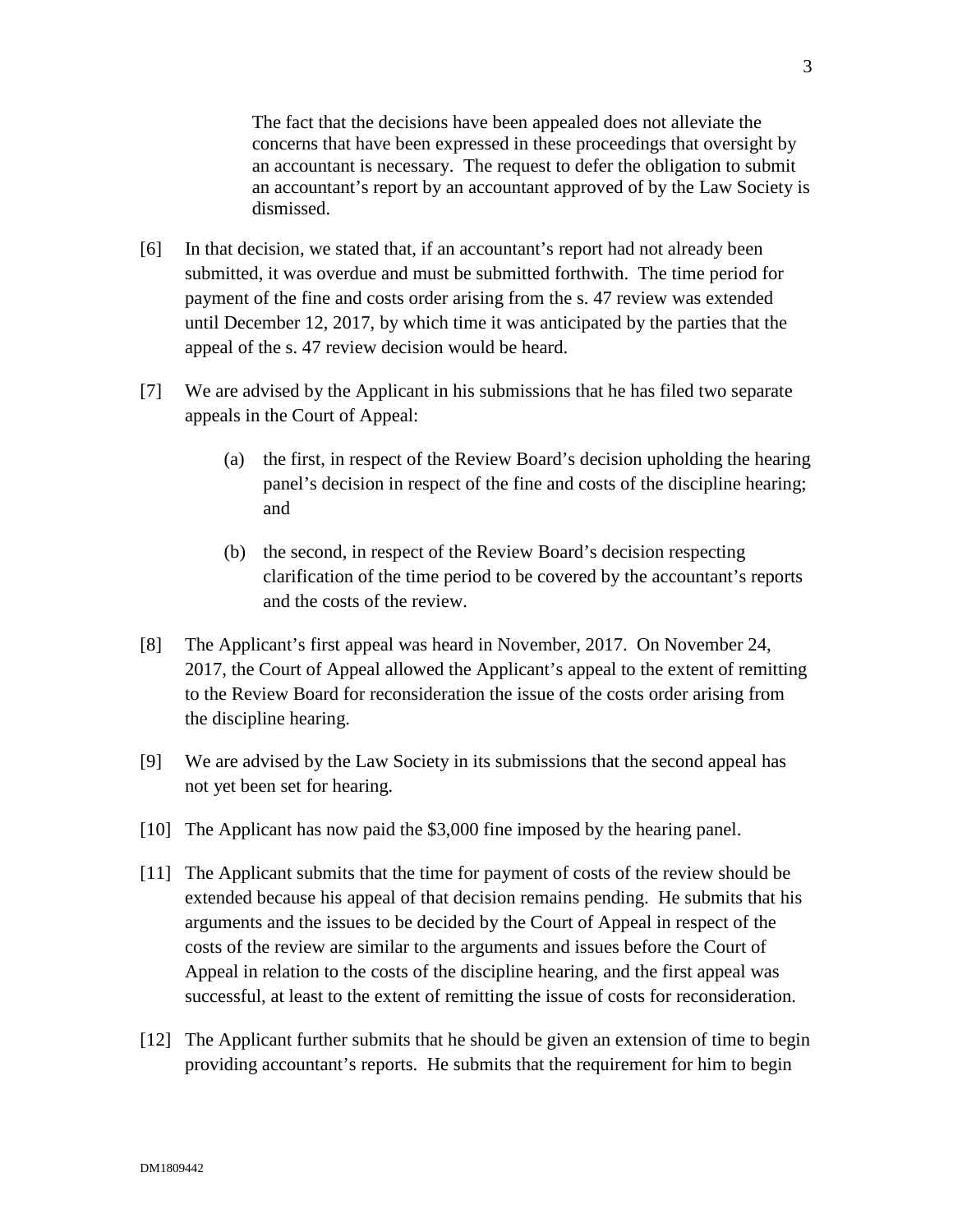providing those reports is unreasonable pending further clarification of the time period to be covered by the first such report.

- [13] The Applicant further submits that the Law Society did not accept the accountant he proposed to prepare the accountant's reports, but did not communicate its position in a timely way. The Applicant referred in his submissions to communication with the Law Society regarding the nomination of an accountant approved by the Law Society. The Applicant had reportedly sought approval for an accountant who had previously worked with the Applicant. The Law Society advised on September 28, 2017 that the proposed arrangement was not approved by the Law Society. Law Society staff advised the Applicant that he was to provide the reports by an approved accountant by December 18, 2017. The Applicant submits that the delay made it impossible for him to comply with the deadline for producing an accountant's report.
- [14] The Law Society supports the Applicant having an extension of time to pay the costs of the review until the Review Board has completed its reconsideration of the costs of the discipline hearing.
- [15] The Law Society opposes the Applicant's request for an extension of time to provide an accountant's report. The Law Society submits that, after considering the Applicant's circumstances, the hearing panel and the Review Board, in three separate decisions, have determined that the public interest requires the Applicant to provide accountant's reports.
- [16] The Law Society further submits that the obligations of the Applicant as set out by the Review Board do not require further clarification.
- [17] In our December 12, 2016 decision, we cited, at paragraph 20, overwhelming evidence that the Applicant failed to properly account for client funds he handled and a consistent failure on the part of the Applicant to properly record transactions and to maintain proper records. At paragraph 24, we agreed with the hearing panel's finding that the Applicant appeared to fail to comprehend his obligations to his clients in respect to accounting and handling of clients' funds. At paragraph 39, we held that the requirement for accountant's reports was reasonably necessary to monitor the Applicant's compliance in protection of the public interest.
- [18] As noted above, a previous application for an extension of time to file the accountant's report was dismissed in the August decision. We directed at that time that the first accountant's report be submitted forthwith. The Respondent has apparently not yet filed an accountant's report. In making this further application for an extension, the Applicant has repeated the argument that was advanced in his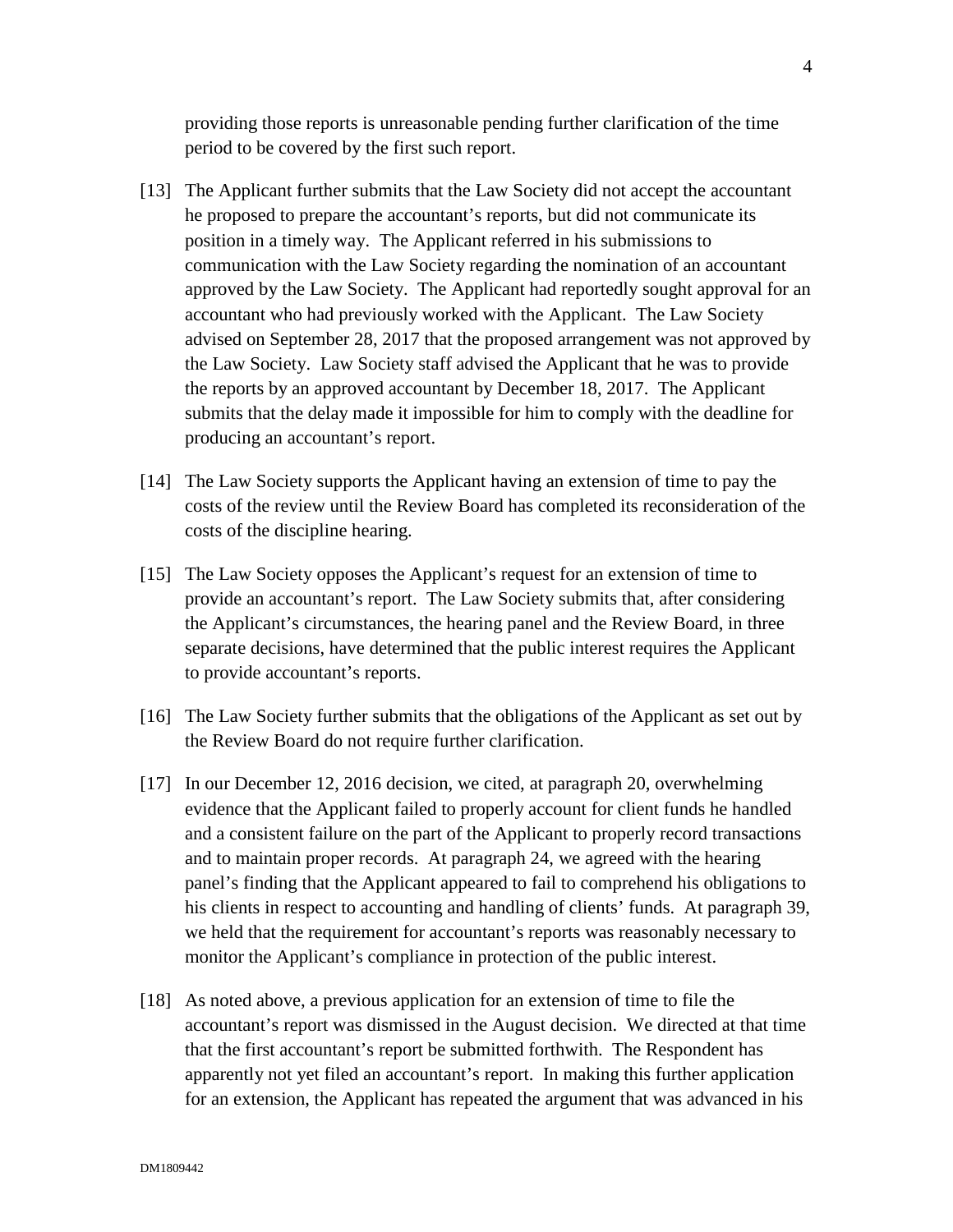previous application regarding the time period to be covered by the accountant's report. In particular, he repeats his submission that the hearing panel did not require accounting reports for 2015. This argument was considered in the August decision at paragraphs 18 and 19:

> In his written submissions, the Applicant has argued that the Hearing Panel's order to provide accounting reports did not include the year 2015. This submission is based on certain comments in the Hearing Panel's Decision on Penalty. At paragraph 22 of the decision, the Hearing Panel discussed a requirement that apparently had been imposed by Law Society staff that the Applicant provide accounting reports for his trust account. The Panel noted that the Law Society had not required a report for 2015 in light of a pending Law Society audit. In this discussion, however, the Hearing Panel appears to have been referring only to Law Society staff's requirements pursuant to its regulatory authority. It does not appear that the Hearing Panel was limiting its own order (set out in paragraph 34):

The Respondent is required to produce to the Law Society a report from an accountant (approved of by the Law Society Compliance Audit Department) on a quarterly basis. That is to say, *commencing on the date of this decision... and every three month period thereafter*, the Respondent must provide (the report)…

[emphasis added in August decision]

The order of the Hearing Panel that the Applicant produce accounting reports confirming that his general and trust accounts are in compliance with Law Society accounting rules has been confirmed. It has also been confirmed that the review by the accountant should cover the time period since the date of the Hearing Panel's Decision on Disciplinary Action (June 5, 2015). If an accounting report has not already been submitted, it is now overdue and must be submitted forthwith.

[19] As stated, the Court of Appeal has ordered that costs in respect of the discipline hearing be reconsidered. As stated, the Law Society supports an extension of time in respect of the payment of the costs of the review until the Review Board has completed its reconsideration of the costs of the discipline hearing. The Applicant's filing of an appeal does not in itself relieve the Applicant of his obligation to comply with orders imposed by the Law Society. In the circumstances, we extend the Applicant's time to pay the costs of the review to the date of our decision in respect of our reconsideration of the costs of the discipline hearing.